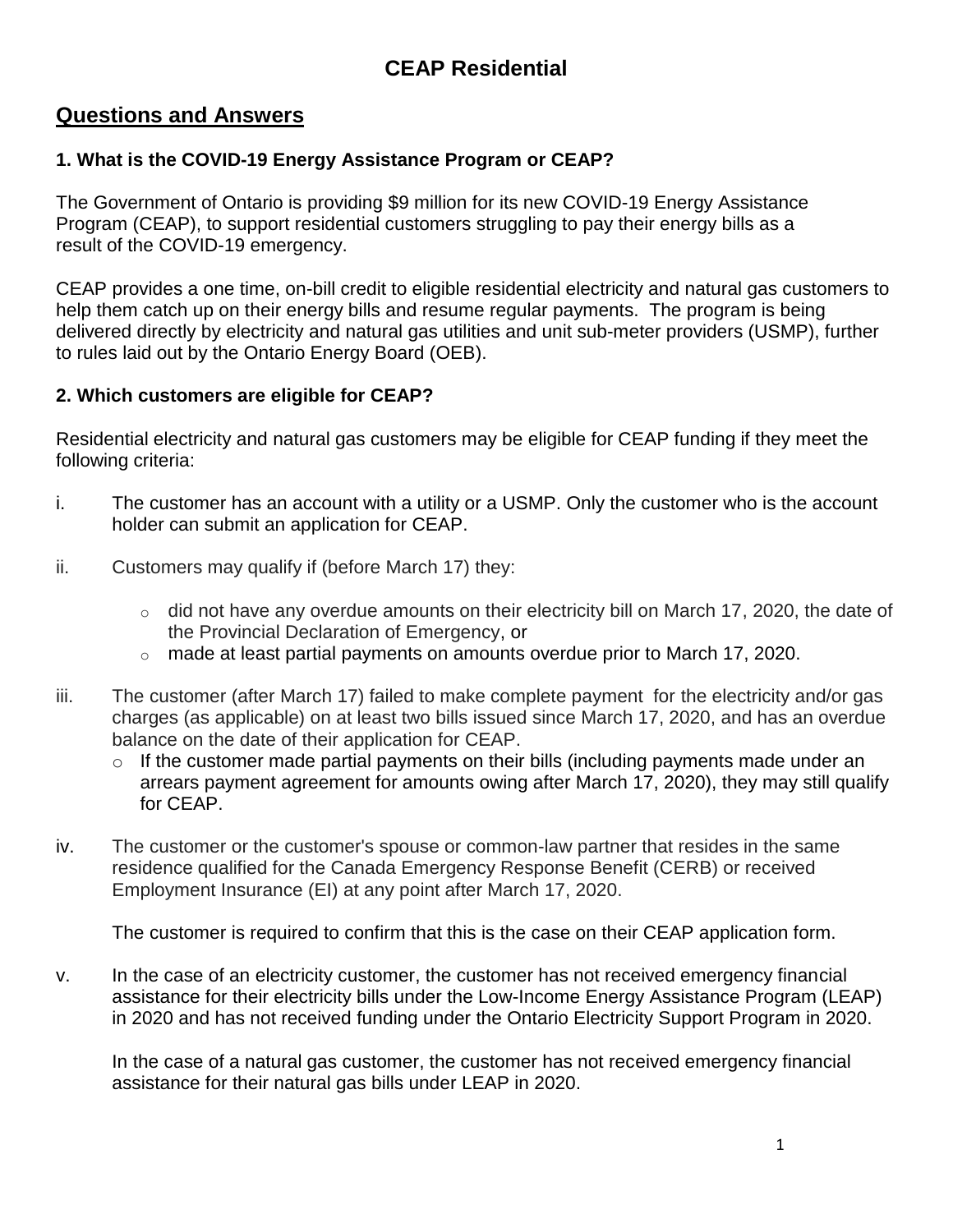## **3. Can customers apply for CEAP to help with both their electricity and gas bills?**

Yes, but customers can only receive a CEAP credit once for electricity and once for gas.

#### **4. How can a customer apply for CEAP?**

Apply for CEAP through your electricity or natural gas utility or USMP. Utilities and USMPs will be making the CEAP application form available on their websites and directly to any residential customer that requests it. Contact your utility or USMP directly as each may have a unique approach for application in-take.

At a minimum, customers can apply for CEAP by email or by mail. Some utilities and USMPs may also have the capability to allow their customers to apply online or by phone. Contact your utility or USMP to find out what options are available.

Utilities and USMPs are expected to process applications in the order in which they are received.

CEAP funding is limited. Submitting an application for CEAP to your utility or USMP does not guarantee funding.

#### **5. I had applied previously and was denied. Do I have to reapply again under the new requirements?**

Customers who previously applied but were denied will have their original applications reviewed by utilities and will be contacted directly if they are determined to meet the new eligibility criteria.

#### **6. How have the eligibility requirements changed?**

We have updated the eligibility criteria so that more customers may qualify for CEAP. The updates include a removal of the provision that the applicant must be in receipt of CERB or EI benefits on March 17, 2020 (the requirement now is that the applicant be either in receipt of CERB or EI benefits at any point after March 17, 2020).

In addition, customers who made partial payments on their bills prior to March 17, are now eligible to apply for CEAP.

#### **7. Is there a deadline to apply for CEAP?**

No, but funding for the program is limited. Utilities and USMPs are expected to process applications in the order in which they are received. CEAP funding is not guaranteed even after a complete application has been submitted.

The government is making \$9 million available for CEAP to support residential energy customers. Each utility and USMP has been allocated a share of that amount, based on how many residential customers they have. Your utility or USMP will stop delivering CEAP once their allocated share of CEAP funding runs out.

#### **8. What is the maximum CEAP credit that a customer can receive?**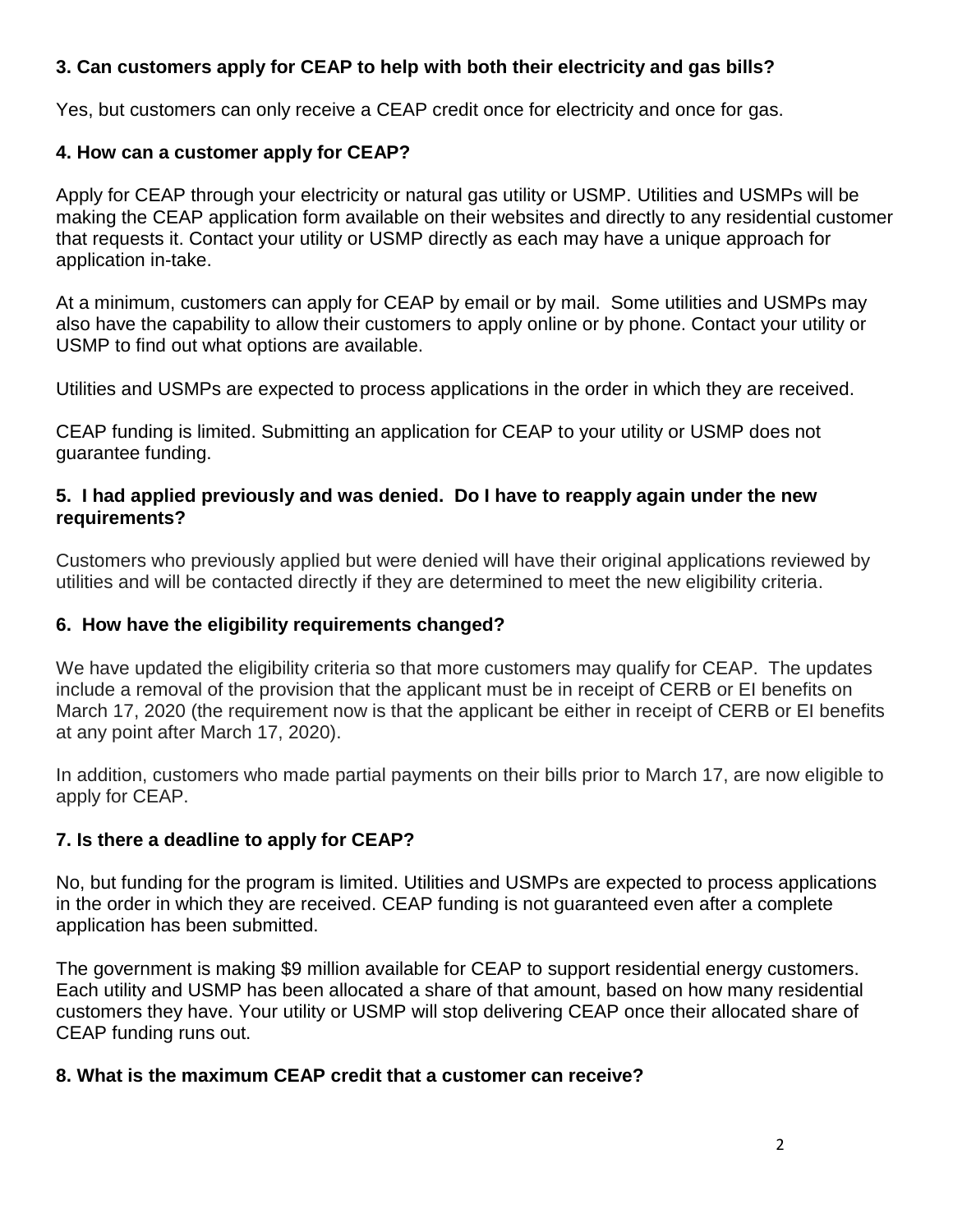CEAP funding is limited. Each utility and USMP has been allocated a share of the total pool of CEAP funds, and they are expected to process applications in the order in which they are received. Submitting an application for CEAP to your utility or USMP does not guarantee funding.

#### *Electricity Customers*

Eligible electricity customers may qualify for a one-time CEAP credit for half of the electricity charges that are overdue on the date of their application for CEAP, up to a maximum of \$115.

The CEAP credit can be higher for eligible electricity customers if:

- i. their home is mainly heated by electricity; or
- ii. they use one of three at-home energy-intensive medical devices (kidney dialysis, mechanical ventilator or oxygen concentrator).

In that case, they may qualify for a one-time CEAP credit for half of the electricity charges that are overdue on the date of their application, up to a maximum of \$230. The CEAP application form requires that customers confirm whether they meet either of these two conditions.

### *Natural Gas Customers*

The maximum CEAP credit for eligible natural gas customers depends on where they live. Natural gas customers may qualify for a one-time CEAP credit for half of the natural gas charges that are overdue on the date of their application, up to a maximum of \$160 for Northern Ontario or up to a maximum of \$80 elsewhere in the province. Northern Ontario is defined as Enbridge's Union Gas North West or North East rate zones.

### **9. Why doesn't the CEAP credit amount cover the full amount of a customer's arrears?**

The on-bill CEAP credit covers half of the charges that are overdue on the date of the customer's application for CEAP, up to a pre-set maximum amount. Setting the level of support for individual customers in this way assists in achieving the government's objective of making CEAP available to help the most people affected financially by the COVID-19 emergency. For the same reason, CEAP funding is available only once per customer for each of their electricity and natural gas bills.

## **10. When will a customer see the credit on their bill?**

Utilities and USMPs are expected to process complete CEAP applications within 10 business days of receipt.

Provided that your utility or USMP has CEAP funds remaining, the credit will be applied to the next available bill issued to you after your CEAP application been assessed as complete by your utility or USMP.